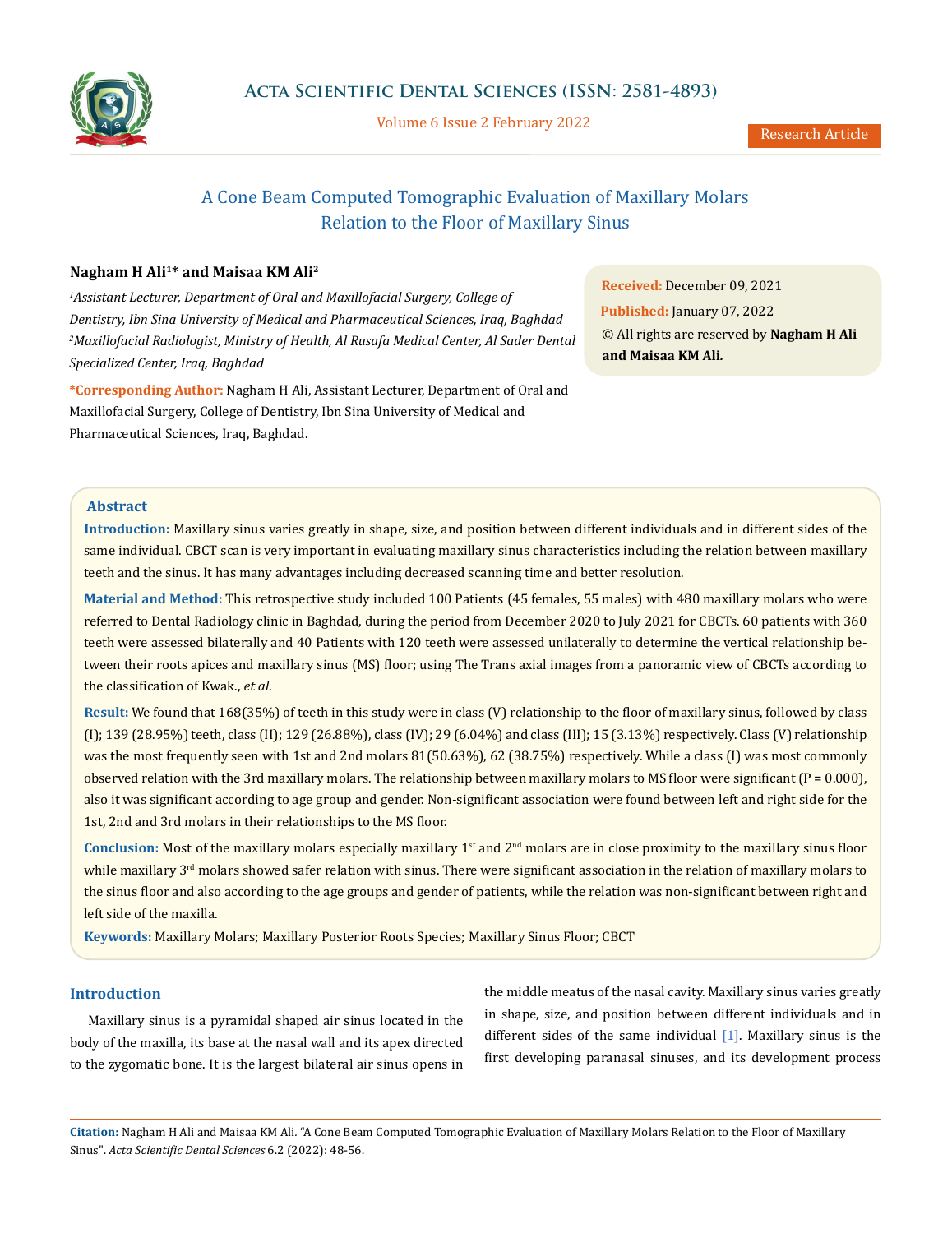completed with the  $3<sup>rd</sup>$  molar eruption about the age of 20 years of individuals  $[2]$ . The anatomical variability of the maxillary sinus can be explained by its relation to the maxillary posterior teeth and by the degree and size of its pneumatization  $[3]$ . The floor of maxillary sinus shaped by the maxillary alveolar process and it has variant extension in adults  $[4]$ . Maxillary sinus inferior wall is curved and extended between the adjacent roots or teeth in about half of the population, and this create root apices protrusions into the sinus cavity  $[5]$ . Maxillary sinus dimensions can also be different between ethnic and gender groups [6]. There are many clinical implications of posterior roots protrusion into the maxillary sinus [7]. Tooth extraction or endodontic surgery may lead to perforation and formation of an oroantral fistula or can cause displacement of root into the maxillary sinus in cases of roots protrusion into the maxillary sinus  $[8]$ . When dental roots are closely related to the maxillary sinus, dental problems as periapical lesions; may be a possible cause for directing inflammation to the sinus cavity [9]. Previous studies showed that the association between maxillary sinus floor and maxillary posterior teeth roots may affect the spread of odontogenic infection caused by these teeth  $[10,11]$ . Expansion of maxillary sinus after teeth extraction may greatly decrease bone height available for future implant placement [12]. Accurate evaluation for the anatomic relation between posterior teeth roots and maxillary sinus is very important in preoperative treatment planning and in diagnosing maxillofacial pathologies [11]. Localization of teeth relation to the maxillary sinus can be evaluated by many radiographic techniques. Although panoramic radiographic view is of considerable help to the dentist, it may present certain disadvantages in terms of blurred images, distortion and 2D image, while the real relations are  $3D$  [13]. CT scan was concluded to be more accurate than panoramic view in evaluating tooth roots and their relationship with maxillary sinus  $[14]$ . A cone beam computed tomography (CBCT) technology, has advantageous over CT scanning technology, as it has a comparable image quality but at reduced cost and dose  $[15]$ . CBCT scan is very important in evaluating maxillary sinus characteristics including the relation between maxillary teeth and the sinus with decreased scanning time and better resolution  $[16]$ . CBCT is a three-dimensional image and has accurate cross-sectional slices that could identify the relationship between maxillary sinus and the maxillary posterior teeth roots precisely [17]. CBCTs help the practitioners making more accurate evaluation of hard tissues, as they help in decreasing the distortion and superimposition of the related anatomic landmark [18].

#### **The Aim of this Study**

This study aimed to determine the relationship between the inferior surface of the maxillary sinus floor and the roots apices of maxillary molars teeth using CBCT technology.

#### **Materials and Methods**

The present study examined data involved 185 patients who were referred to Dental Radiology Clinic in Iraq, Baghdad during the period from December 2020 to July 2021 for CBCTs. Patients who were looking for dental procedures related to dental implants in the maxillary premolar - molar regions, any periapical pathology related to upper molars, impacted maxillary wisdom tooth, cysts or any tumors in maxillary molars region, patients with orthodontic appliances, and CBCT images with artifacts; all these conditions had been excluded from this study. Therefore, this retrospective study included information's about 100 Patients (45 female, 55 male), with 480 maxillary molars. 60 patients with 360 teeth were assessed bilaterally and 40 Patients with 120 teeth were assessed unilaterally to determine the vertical relationship between their roots apices and the maxillary sinus (MS) floor. The patients aged between 20 - 50 years and they were divided into 3 age groups (20 - 30), (31 - 40) and (41 - 50) years. In order to be sure of the complete development of the maxillary sinus and the accurate relation between teeth and maxillary sinus, patients younger than 20 years old were not included in the study  $[12]$ . The CBCT scans were obtained by 3D exam (Villa Dental Studio plus, Digital Imaging, Italy) with a medium size (14 cm length ×32 cm diameter) field of view (FOV) at a tube voltage of 80 kV and a tube current of 8 mA, with exposure time 11.2 seconds. The voxel size of the images was 0.3 mm. A calibrated radiologist, who is experienced in interpreting CBCTs images, was responsible about assessing all CBCT images. The same examiner assessed all CBCT images a second time after 4 weeks and there was 97% agreement. The Trans axial images from panoramic view of CBCT were used to assess the vertical relationship between molars roots apices and floor of the MS according to the classification of Kwak., *et al.* [14]. as follows:

- **Type (I):** Inferior wall of MS floor; located above the buccal and palatal roots apex.
- **Type (II):** Inferior wall of MS floor; located below level that connecting the palatal and buccal root apices with no apical protrusion over the MS floor.

**Citation:** Nagham H Ali and Maisaa KM Ali*.* "A Cone Beam Computed Tomographic Evaluation of Maxillary Molars Relation to the Floor of Maxillary Sinus". *Acta Scientific Dental Sciences* 6.2 (2022): 48-56.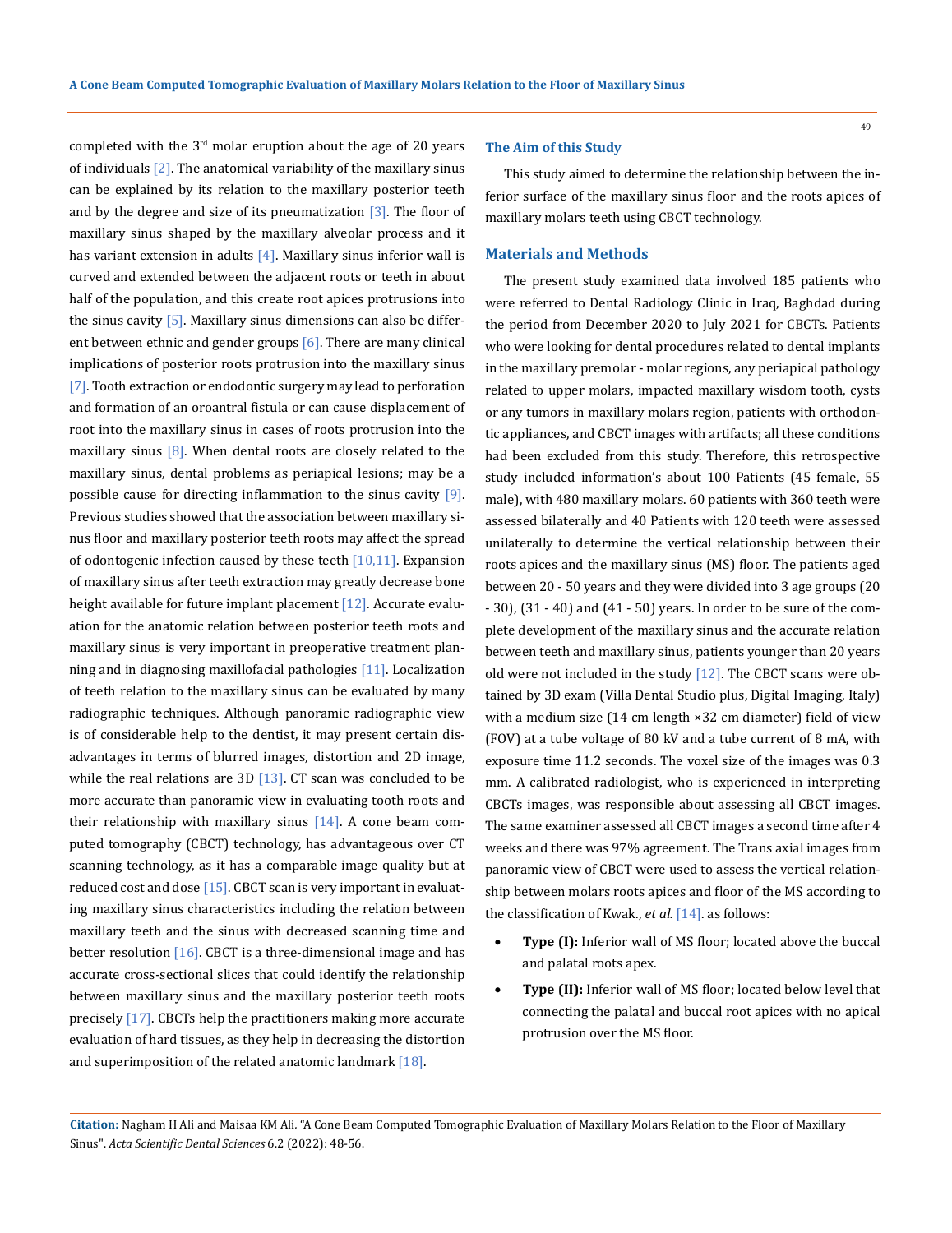- Type (III): Apical protrusion of buccal root apex over the inferior wall of the MS floor.
- **Type (IV):** Apical protrusion of palatal root apex over the inferior wall of the MS floor.
- **Type (V):** Apical protrusions of the buccal and palatal root apices over inferior wall of the MS.



**Figure1:** Vertical relationship between inferior wall of MS and the roots of the maxillary molars.



roots of maxillary molars teeth and MS floor. A: Type (I), B: Type (II), C: Type (III), D: Type (IV), E: Type (V).

Statistical Package for Social Science (SPSS-21, Chicago, Illionis, USA) was used for statistical analyses of our results. Descriptive statistics as frequency and Percentage while the inferential is Pearson Chi square with multiple posthoctest adhusted by Holm method, Fisher exact and Goodness of fit test (One sample Chi square), level of significance is 0.05.

Our results had been categorized in tables and a clustered bar charts or diagrams for more easily understanding the outcome of our study results.

# **Results**

In this study, 480 maxillary molars had been assessed in their relationship to inferior wall of maxillary sinus floor: according to the classification of Kwak  $[14]$ . We found that 168 (35%) of the molars were in type (V) relationship to the floor of maxillary sinus, followed by type (I); 139 (28.95%) teeth, type (II); 129 (26.88%), type (IV); 29 (6.04%) and type (III); 15 (3.13%) respectively. Type (V) relationship was the most frequently detected with  $1<sup>st</sup>$  and  $2<sup>nd</sup>$ molars 81(50.63%), 62 (38.75%) respectively. While type (I) relationship to the MS floor was the most commonly observed with maxillary  $3^{rd}$  molars 64 (40%). Table (1), figure (3).

The relationship between  $1<sup>st</sup>$ ,  $2<sup>nd</sup>$  and  $3<sup>rd</sup>$  maxillary molars to MS floor were significant  $P = 0.000$ , table (1), while non-significant association were found between the left and right side for the  $1<sup>st</sup>$ ,  $2<sup>nd</sup>$  and  $3<sup>rd</sup>$  molars in their relationships to the MS floor. Table (2), figure (4).

Our study included 100 patients: 55 male and 45 female patients. The association between the maxillary molars and the floor of MS according to the gender was significant (P= 0.0167).

Type (V) was the most commonly found relation to the sinus floor in male patients 106 (40.15%). Class (II) was the most common relation in female patients 73 (33.80%). Table (3), figure (5).

According to the age groups in this study in which the patients have been divided in; the relationship of maxillary molars to MS floor sinus and age was significant  $P = 0.001$ . We found that type (V) relation was the most commonly observed between (20 - 30) years age group,112 (43.92%) while type (I) was the most commonly detected relation between (31 - 40) years and between (41 - 50) years age groups 62 (36.20%), 20 (39.22%) respectively. Table (4), figure (6).





**Citation:** Nagham H Ali and Maisaa KM Ali*.* "A Cone Beam Computed Tomographic Evaluation of Maxillary Molars Relation to the Floor of Maxillary Sinus". *Acta Scientific Dental Sciences* 6.2 (2022): 48-56.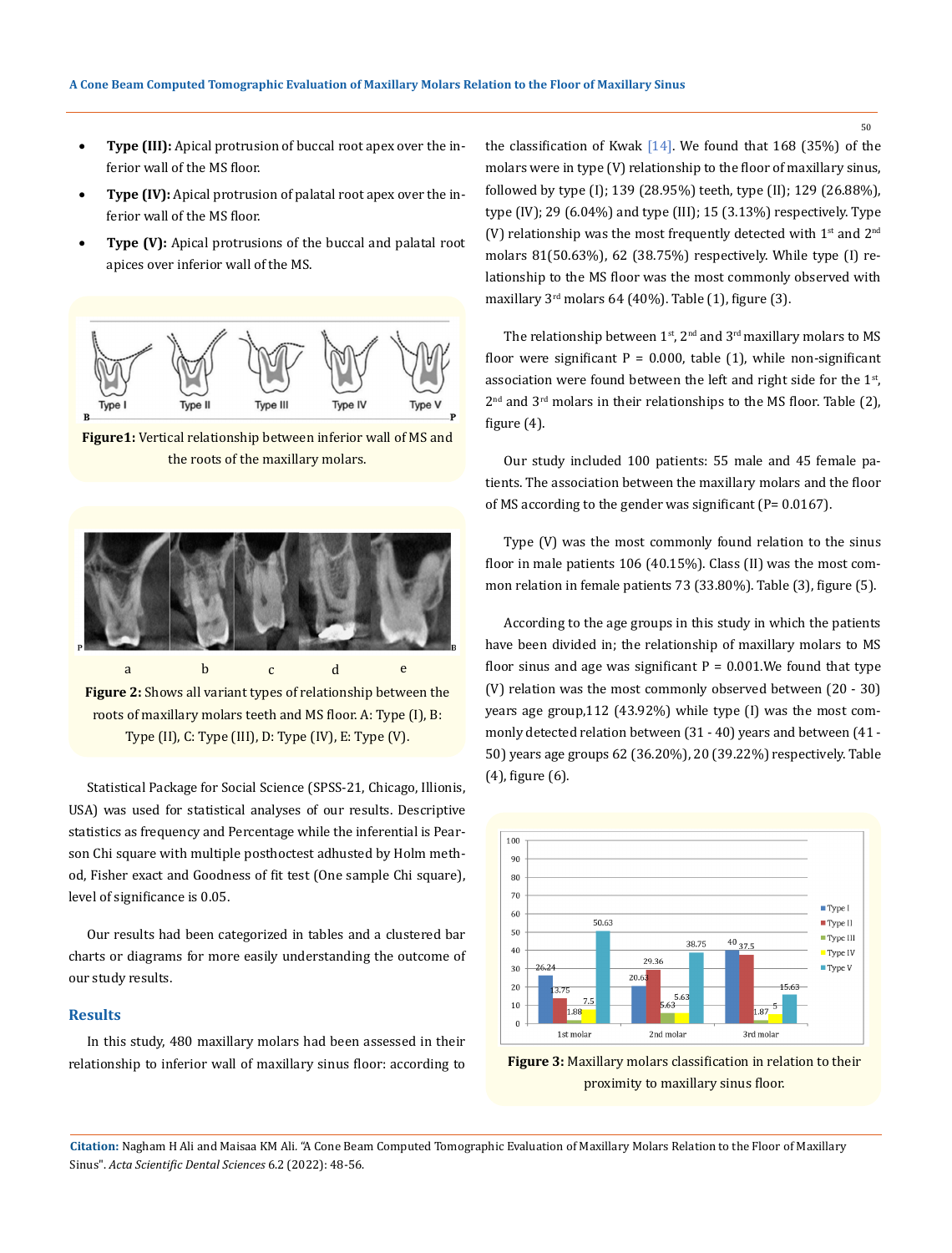| <b>Molar's classification</b> | <b>Type</b><br>$(I)$ N% | <b>Type</b><br>$(II)$ N% | Type (III)<br>$N\%$ | Type (IV)<br>$N\%$ | <b>Type</b><br>$(V)$ N% | <b>Total N</b> |  |  |  |
|-------------------------------|-------------------------|--------------------------|---------------------|--------------------|-------------------------|----------------|--|--|--|
| Maxillary molars              |                         |                          |                     |                    |                         |                |  |  |  |
| 1 <sup>st</sup> molar         | 42 26.24                | 22<br>13.75              | 3<br>1.88           | 127.50             | 81<br>50.63             | 160            |  |  |  |
| 2 <sup>nd</sup> molar         | 33 20.63                | 47<br>29.36              | 9<br>5.63           | 9<br>5.63          | 62<br>38.75             | 160            |  |  |  |
| $3rd$ molar                   | 64<br>40                | 60<br>37.5               | 3<br>1.87           | 8<br>5             | 25<br>15.63             | 160            |  |  |  |
| Total                         | 139 28.95               | 129 26.88                | 15 3.13             | 29 6.04            | 168<br>35               | 480            |  |  |  |
| P value = $0.000$ Sig.        |                         |                          |                     |                    |                         |                |  |  |  |
| $1st$ molar X $2nd$ molar     | P value = $0.002$ Sig.  |                          |                     |                    |                         |                |  |  |  |
| $1st$ molar X $3rd$ molar     | P value = $0.000$ Sig.  |                          |                     |                    |                         |                |  |  |  |
| $2nd$ molar X $3rd$ molar     | P value = $0.000$ Sig.  |                          |                     |                    |                         |                |  |  |  |

**Table 1:** Maxillary molars classification in relation to their proximity to maxillary sinus floor.

\*= Significant at  $p < 0.05$ , ^= Not Significant at  $p > 0.05$ .

| <b>Molars Classification</b> | <b>Type</b> | <b>Type</b>  | type                   | <b>Type</b>            | <b>Type</b>  | P value   |                                           | <b>Total N</b> |
|------------------------------|-------------|--------------|------------------------|------------------------|--------------|-----------|-------------------------------------------|----------------|
| <b>Tooth position</b>        | $(I)$ N%    | $(II)$ N%    | $(III) N\%$            | $(IV)$ N%              | $(V)$ N%     |           |                                           |                |
| Bilateral (60 patients)      |             |              |                        |                        |              |           |                                           |                |
| Right 1 <sup>st</sup> molar  | 18<br>30    | 6<br>10      | $\mathbf{1}$<br>1.67   | $\overline{5}$<br>8.33 | 30<br>50     | $0.0065*$ | $1^{st}$ X $2^{nd}$ =<br>$0.177^{\wedge}$ | 60             |
| 2 <sup>nd</sup> molar        | 15<br>25    | 16<br>26.67  | $\overline{2}$<br>3.33 | 3<br>5                 | 24<br>40     |           | $1^{st}$ X $3^{rd}$ =<br>$0.000*$         | 60             |
| $3rd$ molar                  | 24<br>40    | 21<br>35     | $\mathbf{1}$<br>1.67   | $\overline{4}$<br>6.67 | 10<br>16.66  |           | $2nd X 3rd =$<br>$0.06$ ^                 | 60             |
| Total                        | 57<br>31.67 | 43<br>23.89  | $\overline{4}$<br>2.22 | 12<br>6.67             | 64<br>35.55  |           |                                           | 180            |
| Left $1st$ molar             | 18<br>30    | 11<br>18.33  | $\mathbf{1}$<br>1.67   | $\overline{4}$<br>6.67 | 26<br>43.33  | $0.005*$  | $1^{st}$ X $2^{nd}$ =<br>$0.050^{\circ}$  | 60             |
| 2 <sup>nd</sup> molar        | 11<br>18.33 | 22<br>36.68  | 5<br>8.33              | 2<br>3.33              | 20<br>33.33  |           | $1^{st} X 3^{rd} =$<br>$0.008*$           | 60             |
| $3rd$ molar                  | 22<br>36.67 | 25<br>41.67  | $\mathbf{1}$<br>1.67   | $\overline{2}$<br>3.33 | 10<br>16.66  |           | $2nd X 3rd =$<br>$0.04*$                  | 60             |
| Total                        | 51<br>28.33 | 58<br>32.22  | 7<br>3.90              | 8<br>4.44              | 56<br>31.11  |           |                                           | 180            |
| Total                        | 108<br>30   | 101<br>28.06 | 11<br>3.06             | 20<br>5.55             | 120<br>33.33 |           |                                           | 360            |
| Unilateral (40 patients)     |             |              |                        |                        |              |           |                                           |                |

**Citation:** Nagham H Ali and Maisaa KM Ali*.* "A Cone Beam Computed Tomographic Evaluation of Maxillary Molars Relation to the Floor of Maxillary Sinus". *Acta Scientific Dental Sciences* 6.2 (2022): 48-56.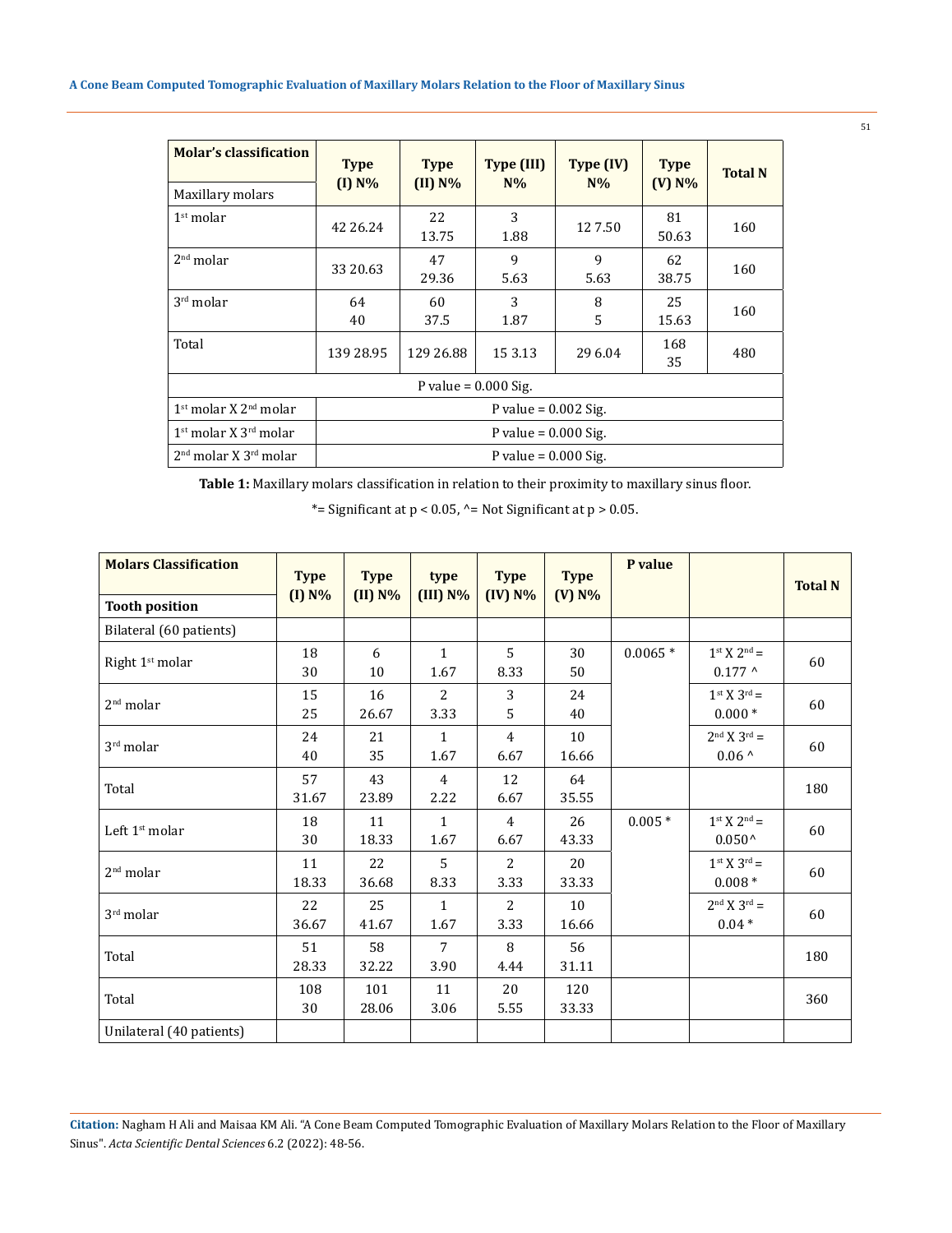#### **A Cone Beam Computed Tomographic Evaluation of Maxillary Molars Relation to the Floor of Maxillary Sinus**

| 1 <sup>st</sup> molar | 6<br>15                | 5<br>12.5    | 2.5        | 3<br>7.5   | 25<br>62.5 | $0.000*$ | $1^{st} X 2^{nd} =$<br>$0.586^{\wedge}$ | 40  |
|-----------------------|------------------------|--------------|------------|------------|------------|----------|-----------------------------------------|-----|
| 2 <sup>nd</sup> molar | $\overline{7}$<br>17.5 | 9<br>22.5    | 2<br>5     | 4<br>10    | 18<br>45   |          | $1^{st}$ X $3^{rd}$ =<br>$0.000*$       | 40  |
| $3rd$ molar           | 18<br>45               | 14<br>35     | 1<br>2.5   | 2<br>5     | 5<br>12.5  |          | $2nd X 3rd =$<br>$0.006*$               | 40  |
| Total                 | 31<br>25.83            | 28<br>23.33  | 4<br>33.34 | 9<br>7.5   | 48<br>40   |          |                                         | 120 |
| Total                 | 139<br>28.95           | 129<br>26.88 | 15<br>3.13 | 29<br>6.04 | 168<br>35  |          |                                         | 480 |

\*= Significant at  $p < 0.05$ , ^= Not Significant at  $p > 0.05$ .

|                             | <b>Overall P value</b> | CLI             | <b>CLII</b> | <b>CLIII</b>    | <b>CLIV</b>     | CL V               |
|-----------------------------|------------------------|-----------------|-------------|-----------------|-----------------|--------------------|
| R X L 1 <sup>st</sup> molar | $0.760^{\circ}$        |                 | 0.087       | $1^{\wedge}$    | $0.638^{\circ}$ | $0.447^{\circ}$    |
| R X L 2 <sup>nd</sup> molar | $0.491^$               | $0.267^{\circ}$ | $0.167$ ^   | $0.110^{\circ}$ | $0.529^$        | $0.395^{\text{A}}$ |
| R X L 3 <sup>rd</sup> molar | $0.894^{\prime}$       | $0.674^{\circ}$ | 0.407       | $1^{\wedge}$    | $0.250^{\circ}$ | $1^{\wedge}$       |

^= Not Significant at p > 0.05.

**Table 2:** Maxillary molars classification in relation to the proximity to maxillary sinus floor according to the site (tooth position).



A



B

**Figure 4:** Maxillary molars classification in relation to the proximity to maxillary sinus floor according to the site (tooth position). A: Bilateral relation, B: Unilateral relation.



**Figure 5:** Maxillary molars classification in relation to their proximity to the maxillary sinus floor according to the gender.



**Figure 6:** Maxillary molars classification in relation to their proximity to the maxillary sinus floor according to the age groups.

**Citation:** Nagham H Ali and Maisaa KM Ali*.* "A Cone Beam Computed Tomographic Evaluation of Maxillary Molars Relation to the Floor of Maxillary Sinus". *Acta Scientific Dental Sciences* 6.2 (2022): 48-56.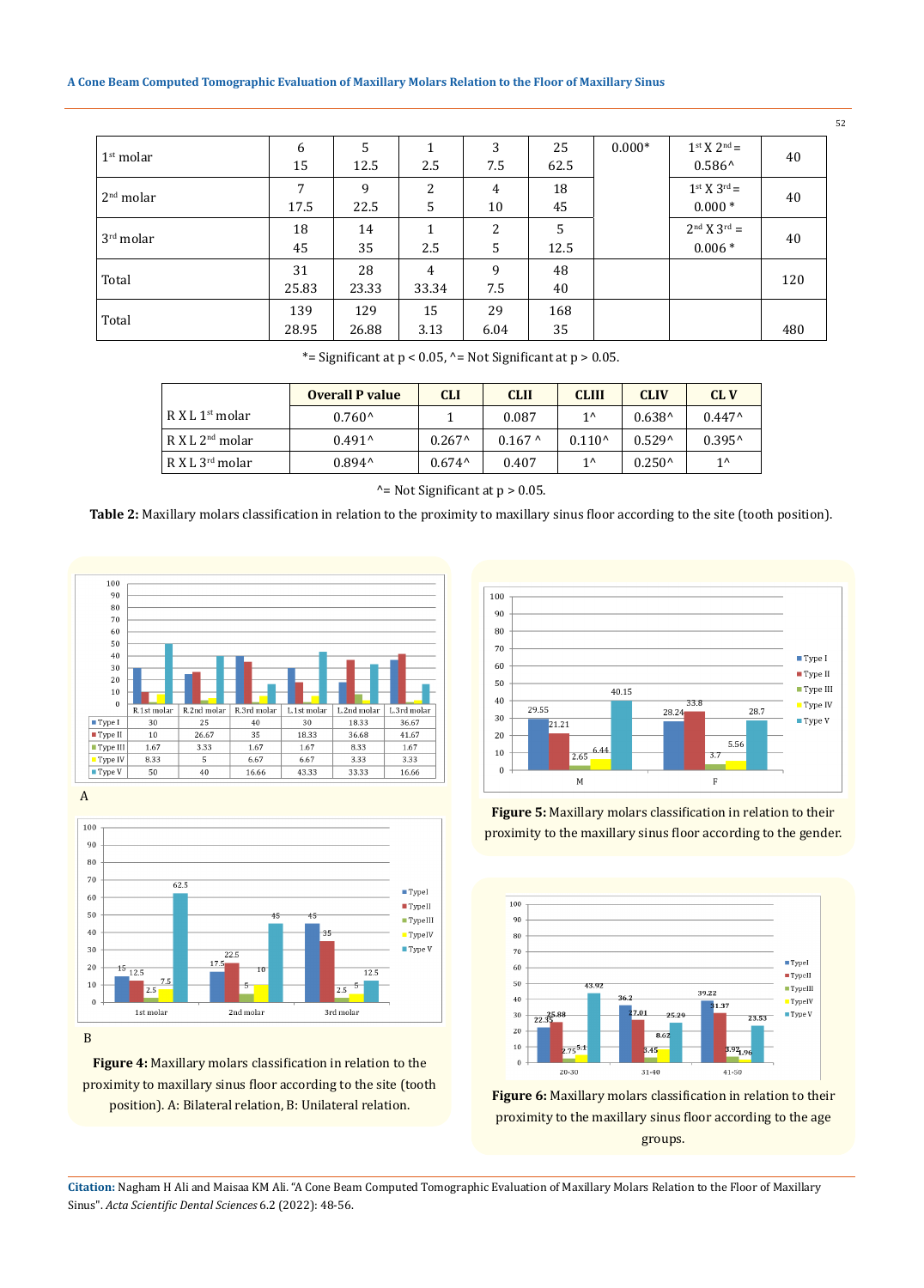| <b>Molars Classification</b> |                              | <b>Type</b>                  | <b>Type</b>                       | <b>Type</b>               | <b>Type</b>                       | <b>Type</b>            |                       |  |  |
|------------------------------|------------------------------|------------------------------|-----------------------------------|---------------------------|-----------------------------------|------------------------|-----------------------|--|--|
| Gender                       | <b>Patient</b><br>number     | $I^1N\%$                     | $II^2$ N%                         | III <sup>3</sup> N%       | $IV4 N0/0$                        | $V^5N\%$               | <b>Total</b>          |  |  |
| Male                         | 55                           | 78<br>29.55                  | 56<br>21.21                       | 7<br>2.65                 | 17<br>6.44                        | 106<br>40.15           | 264                   |  |  |
| Female                       | 45                           | 61<br>28.24                  | 73<br>33.80                       | 8<br>3.70                 | 12<br>5.56                        | 62<br>28.70            | 216                   |  |  |
| Total                        | 100                          | 139 28.95                    | 129 26.88                         | 15<br>3.13                | 29<br>6.04                        | 168<br>35              | 480                   |  |  |
| P value = $0.0167$ *         |                              |                              |                                   |                           |                                   |                        |                       |  |  |
| $1 \times 2 = 0.038*$        | $1 \times 3 = 0.740^{\circ}$ | $1 \times 4 = 0.855^{\circ}$ | $1 \times 5 =$<br>$0.214^{\circ}$ | $2x3=$<br>$0.634^{\circ}$ | $2 \times 4 =$<br>$0.210^{\circ}$ | $2 \times 5 = 0.0007*$ | $3x4 = 0.546^{\circ}$ |  |  |
| $3x5 = 0.210^{\circ}$        | $4 \times 5 = 0.211$         |                              |                                   |                           |                                   |                        |                       |  |  |

**Table 3:** Maxillary molars classification in relation to their proximity to the maxillary sinus floor according to the gender. \*= Significant at  $p < 0.05$ , ^= Not Significant at  $p > 0.05$ .

|               | <b>Molars Classification</b> | <b>Type I</b> | <b>Type II</b> | <b>Type III</b> | <b>Type IV</b>       | <b>Type V</b> | P value  |                                   | <b>Total</b> |
|---------------|------------------------------|---------------|----------------|-----------------|----------------------|---------------|----------|-----------------------------------|--------------|
| Age<br>groups | <b>Patients</b><br>number    | $N\%$         | $N\%$          | $N\%$           | $N\%$                | $N\%$         |          |                                   |              |
| $20 - 301$    | 50                           | 57<br>22.35   | 66<br>25.88    | 7<br>2.75       | 13<br>5.10           | 112<br>43.92  | $0.001*$ | $1 \times 2 =$<br>$0.001*$        | 255          |
| $31 - 40^2$   | 37                           | 62<br>36.20   | 47<br>27.01    | 6<br>3.45       | 15<br>8.62           | 44<br>25.29   |          | $1 \times 3 =$<br>$0.029*$        | 174          |
| $41 - 50^{3}$ | 13                           | 20<br>39.22   | 16<br>31.37    | 2<br>3.92       | $\mathbf{1}$<br>1.96 | 12<br>23.53   |          | $2 \times 3 =$<br>$0.568^{\circ}$ | 51           |
| Total         | 100                          | 139<br>28.95  | 129<br>26.88   | 15<br>3.13      | 29<br>6.04           | 168<br>35     |          |                                   | 480          |

**Table 4:** Maxillary molars classification in relation to their proximity to the maxillary sinus floor according to the age groups.

\*= Significant at  $p < 0.05$ , ^= Not Significant at  $p > 0.05$ .

# **Discussion**

The most important structure has to be considered especially in a surgical or even in a nonsurgical procedure in the maxillary posterior region, is the maxillary sinus (MS) or maxillary antrum  $[19]$ . In which the relationship between the posterior teeth roots apices and the maxillary sinus has a significant effect on surgical planning, especially if the root apices are in close proximity to the maxillary sinus [20]. So, it is very important to assess the relation and the proximity of maxillary posterior teeth to the floor of maxillary antrum, in order to avoid any possible complications that may result during and even after dental managements, especially the potential risks of teeth roots penetration into the maxillary antrum [21]. Usually, maxillary posteriors teeth roots apices are in close proximity to the maxillary antrum, in some cases may be less than 1 mm, which may result in sinus perforation during dental procedures [22]. To evaluate the relationship between maxillary posterior teeth and the inferior wall of MS floor CBCT is the preferred imaging technique; because of its high contrast and in order to avoid limitations present in conventional images as OPG such as horizontal and vertical magnification, superimposition and the lack of cross-sectional data [23]. Freisfeld., *et al*. found in a panoramic radiographic study, that 64 of 129 roots appeared to be penetrating into the floor of maxil-

**Citation:** Nagham H Ali and Maisaa KM Ali*.* "A Cone Beam Computed Tomographic Evaluation of Maxillary Molars Relation to the Floor of Maxillary Sinus". *Acta Scientific Dental Sciences* 6.2 (2022): 48-56.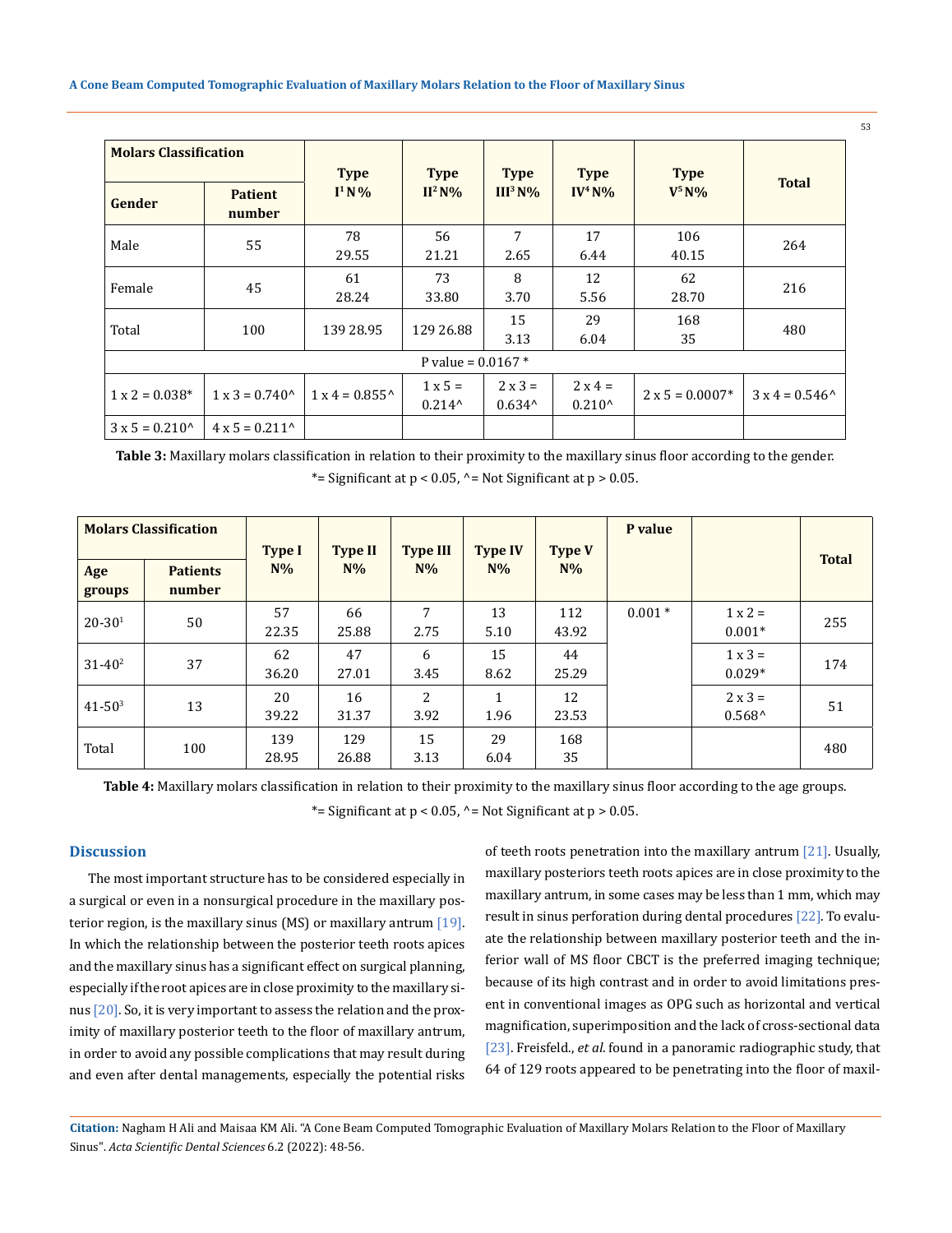lary sinus; while in a CT transverse section, this was only 37 roots [24]. In a study by Lopes., *et al*. the panoramic view and the CBCT have been compared in evaluating the protrusion of roots into the maxillary sinus and it had been found that CBCT can predict the root protrusion [25]. Ali., *et al*. found that CT scan is essential in providing information about the relation to the maxillary antrum when there is a protrusion detected in OPG view  $[26]$ .

In this study, we found that type (V) was the most commonly observed relation of maxillary molars to the floor of MS according to the classification of Kwak  $[14]$ . that represented 35% from the all examined data; in which there are an apical protrusions of buccal and palatal roots apices over inferior wall of the MS. and 28.95% of the molars were with no close relation to the floor of the sinus that represented by type (I), followed by type (II), (III) and type (IV). 26.88%, 3.13%and 6.04% respectively. The Maxillary arch shape and the location of the posterior teeth in relation to the sinus can usually explain the closer distance of the posterior teeth to the maxillary sinus floor. Maxillary sinus usually tends to expand between the roots of molars and usually results in much proximity between them. On Radiographs, the roots of posterior teeth appear to penetrate the sinus floor, but as actually; maxillary sinus itself has extended around and between the roots of teeth [23,27]. The most common type (V) relation with MS was more commonly detected with the first maxillary molars followed by second molars and this relation was the least commonly detected with maxillary 3rd molar 81 (50.63%), 62 (38.75%) and 25 (15.63%) respectively, while most of the 3rd molars were in a safe; type (I) relation with MS floor 64 (40%). We agree with a study by Shokri., *et al*. and Jung and Cho, in which they found Type (3) relation in which an apical protrusion over the maxillary sinus floor, was more common in  $1<sup>st</sup>$  and  $2<sup>nd</sup>$  molars depending on Jung classification, but we disagree with them in that they found the  $2<sup>nd</sup>$  molar was nearer than  $1<sup>st</sup>$  molar to the floor of maxillary sinus [11,23]. also we disagree with Kwak., *et al*. study that suggested that the roots of the second molars are the closest to the sinus which is the same suggestion by Talo., *et al.* [14,22].

We agree with Yurdabakan., *et al*. who found that the most frequent vertical relationship to the MS floor in 3<sup>rd</sup> molar was Type I (43.5%) [28]. Also, Wallace., *et al*. found that the roots of the 1st and 2<sup>nd</sup> molars are closely related to maxillary sinus floor in 40% of cases  $[29]$ . These close approximation of 1<sup>st</sup> and 2<sup>nd</sup> molars to the sinus may be due to the shape of maxillary antrum floor that take a convex shape; in which the lowest margin is located around  $1<sup>st</sup>$ and  $2<sup>nd</sup>$  molars [30]. These findings should be seriously considered and evaluated before planning root canal treatment, apical surgery, extraction of maxillary posterior teeth and in implant surgical procedures.

As comparison between right and left maxillary molars in their relations to the MS floor, we agree with Razumova., *et al*. Talo., *et al.* [20,22]. in which there was non-significant association in the relation between maxillary molars and the floor of MS between right and left sides.

In this study, we agree with Shokri., *et al.* [23]. in which there was significant association between maxillary molars relation to the floor of maxillary sinus and the gender. In our study; the most hazardous relation of maxillary molars to the MS floor; type (V) was detected in male more than that in female. This result may be due to the fact that male differ in their growth and skeletal developments from female skeletal and body growth, also females' teeth roots pattern is shorter than that in males. So, roots protrusion probability into the sinus may be higher in males than in females and this should be taken in consideration, especially during dental surgeries. The same finding showed in a study by Ok., *et al.* [31].

The relation of maxillary molars to the MS floor was significant according to the age groups. The closest proximity to the sinus floor Type (V) was detected between (20 - 30) years age group and the least percentage of this relation was detected with the older age group (41 - 50) years. On the other hand, the highest percentage for safe relation to the maxillary sinus floor Type (I) was detected between the age of (41 - 50) years; followed by the (31 - 40) and (20 - 30) years age groups respectively. Differences in the relation to the maxillary sinus between the age groups may be associated with the development of maxillary sinus and maxillary bone in relation to the roots of the teeth over time  $[22]$ . Maxillary sinus starts developing during intrauterine fetal life which continues to develop after birth. Size and shape of adult maxillary sinus are variable, and it may differ according to age of an individual in their size and in the degree of pneumatization [11,23]. Dental operators should take such relation in consideration and the close proximity of maxillary molars to the sinus especially in younger patients; during performing dental procedure that interfere with apical area related to the maxillary molars.

**Citation:** Nagham H Ali and Maisaa KM Ali*.* "A Cone Beam Computed Tomographic Evaluation of Maxillary Molars Relation to the Floor of Maxillary Sinus". *Acta Scientific Dental Sciences* 6.2 (2022): 48-56.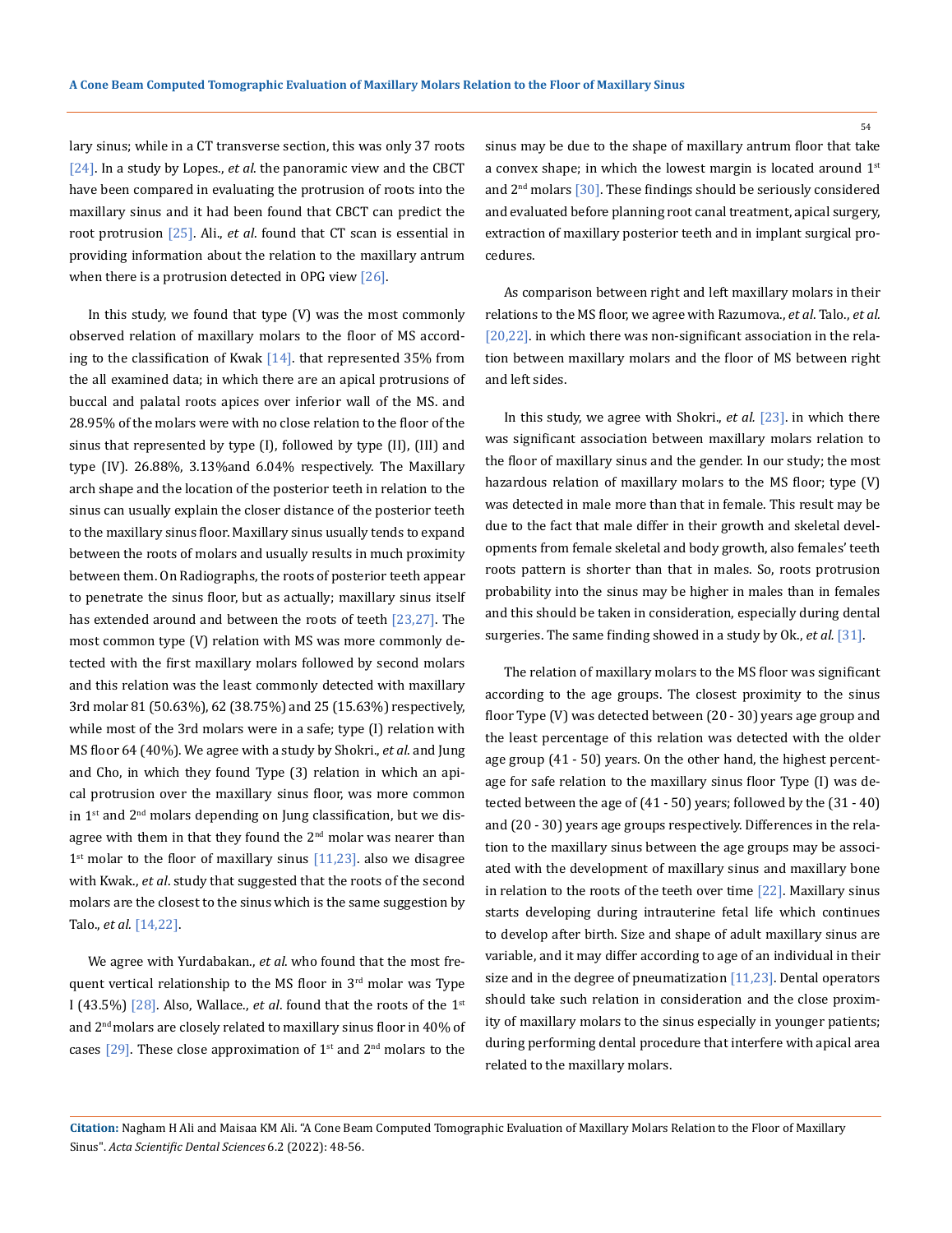# **Conclusion**

- The most common relation of maxillary molars to the maxillary sinus floor according to Kwak classification was type (V); that include apical protrusions of buccal and palatal root apices over the inferior wall of the maxillary sinus floor.
- Maxillary 1<sup>st</sup> and 2<sup>nd</sup> molars were more commonly protruded over the sinus floor than that of the 3<sup>rd</sup> molar which presented type (I) relationship more commonly; in which the inferior wall of MS floor; above the buccal and palatal roots apex.
- There was non-significant association in the relation of maxillary molars to the sinus floor between right and left side.
- Maxillary molars more commonly protruded over maxillary sinus floor in male than female and in younger age group than older one.
- Generally, the relationship of maxillary molars to the inferior wall of the maxillary sinus floor was significant and the relation was also significant according to the age groups and gender.
- • CBCT can clearly detect the kind of relation between the maxillary posterior teeth and the maxillary sinus, so it is very important in case of posterior teeth roots close proximity to the sinus floor, a CBCT is taken before any dental management interfere with the posterior teeth as in case of surgical extraction or before dental implants surgeries.

#### **Suggestions**

- Increase the sample of the study for more detailed results.
- Evaluate the relationship of each maxillary molar to the maxillary sinus floor according to the age and gender of the patient.

## **Bibliography**

- 1. Standring S., *et al.* ["Gray's Anatomy: The Anatomical Basis of](https://www.yumpu.com/xx/document/view/55652992/grays-anatomy-the-anatomical-basis-of-clinical-practice-40th-ed-pdftahir99-vrg)  Clinical Practice". 40<sup>th</sup> ed. New York, NY: Churchill Livingstone [\(2008\): 547-560.](https://www.yumpu.com/xx/document/view/55652992/grays-anatomy-the-anatomical-basis-of-clinical-practice-40th-ed-pdftahir99-vrg)
- 2. Jun BC., *et al.* ["The analysis of maxillary sinus aeration accord](https://pubmed.ncbi.nlm.nih.gov/15746857/)[ing to aging process; volume assessment by 3‑dimensional re](https://pubmed.ncbi.nlm.nih.gov/15746857/)[construction by high-resolutional CT scanning".](https://pubmed.ncbi.nlm.nih.gov/15746857/) *Otolaryngolo[gy-Head and Neck Surgery](https://pubmed.ncbi.nlm.nih.gov/15746857/)* 132 (2005): 429-434.
- 3. [Hamdy RM and Abdel-Wahed N. "Three-dimensional linear](https://pubmed.ncbi.nlm.nih.gov/25685506/)  [and volumetric analysis of maxillary sinus pneumatization".](https://pubmed.ncbi.nlm.nih.gov/25685506/)  *[Journal of Advanced Research](https://pubmed.ncbi.nlm.nih.gov/25685506/)* 5 (2014): 387-395.
- 4. Hauman CH., *et al.* ["Endodontic implications of the maxillary](https://pubmed.ncbi.nlm.nih.gov/11843967/)  sinus: A review". *[International Endodontic Journal](https://pubmed.ncbi.nlm.nih.gov/11843967/)* 35 (2002): [127-141.](https://pubmed.ncbi.nlm.nih.gov/11843967/)
- 5. Svetlana Razumova., *et al.* ["Evaluation of the relationship be](https://www.ncbi.nlm.nih.gov/pmc/articles/PMC6519191/)[tween the maxillary sinus floor and the root apices of the max](https://www.ncbi.nlm.nih.gov/pmc/articles/PMC6519191/)[illary posterior teeth using cone-beam computed tomographic](https://www.ncbi.nlm.nih.gov/pmc/articles/PMC6519191/)  scanning". *[Journal of Conservative Dentistry](https://www.ncbi.nlm.nih.gov/pmc/articles/PMC6519191/)* 22.2 (2019): 139- [143.](https://www.ncbi.nlm.nih.gov/pmc/articles/PMC6519191/)
- 6. Kilic C., *et al.* ["An assessment of the relationship between the](https://pubmed.ncbi.nlm.nih.gov/20922167/)  [maxillary sinus floor and the maxillary posterior teeth root](https://pubmed.ncbi.nlm.nih.gov/20922167/)  [tips using dental cone-beam computerized tomography".](https://pubmed.ncbi.nlm.nih.gov/20922167/) *Eu[ropean Journal of Dentistry](https://pubmed.ncbi.nlm.nih.gov/20922167/)* 4 (2010): 462-467.
- 7. [Hassan BA. "Reliability of periapical radiographs and ortho](https://www.ncbi.nlm.nih.gov/pmc/articles/PMC3886038/)[pantomograms in detection of tooth root protrusion in the](https://www.ncbi.nlm.nih.gov/pmc/articles/PMC3886038/)  [maxillary sinus: correlation results with cone beam computed](https://www.ncbi.nlm.nih.gov/pmc/articles/PMC3886038/)  tomography". *[Journal of Oral and Maxillofacial Research](https://www.ncbi.nlm.nih.gov/pmc/articles/PMC3886038/)* 1.1 [\(2010\): e6.](https://www.ncbi.nlm.nih.gov/pmc/articles/PMC3886038/)
- 8. Harrison DF. "Oroantral fistula". *[British Journal of Clinical Prac](https://pubmed.ncbi.nlm.nih.gov/13711812/)tice* [15 \(1961\): 169-174.](https://pubmed.ncbi.nlm.nih.gov/13711812/)
- 9. Goller-Bulut D., *et al.* ["Cone beam computed tomographic anal](https://pubmed.ncbi.nlm.nih.gov/26241459/)[ysis of maxillary premolars and molars to detect the relation](https://pubmed.ncbi.nlm.nih.gov/26241459/)[ship between periapical and marginal bone loss and mucosal](https://pubmed.ncbi.nlm.nih.gov/26241459/)  thickness of maxillary sinus". *[Medicina Oral, Patologia Oral,](https://pubmed.ncbi.nlm.nih.gov/26241459/)  Cirugia Bucal* [20 \(2015\): e572-579.](https://pubmed.ncbi.nlm.nih.gov/26241459/)
- 10. Ariji Y., *et al.* ["Roots of the maxillary first and second molars in](https://pubmed.ncbi.nlm.nih.gov/16362431/)  [horizontal relation to alveolar cortical plates and maxillary si](https://pubmed.ncbi.nlm.nih.gov/16362431/)[nus: computed tomography assessment for infection spread".](https://pubmed.ncbi.nlm.nih.gov/16362431/)  *[The journal Clinical Oral Investigations](https://pubmed.ncbi.nlm.nih.gov/16362431/)* 10 (2006): 35-41.
- 11. [Jung YH and Cho BH. "Assessment of the relationship between](https://www.ncbi.nlm.nih.gov/pmc/articles/PMC3534175/)  [the maxillary molars and adjacent structures using cone](https://www.ncbi.nlm.nih.gov/pmc/articles/PMC3534175/)  beam computed tomography". *[Imaging Science in Dentistry](https://www.ncbi.nlm.nih.gov/pmc/articles/PMC3534175/)* 42 [\(2012\): 219-224.](https://www.ncbi.nlm.nih.gov/pmc/articles/PMC3534175/)
- 12. [Misch CE. "Contemporary implant dentistry". 3rd ed. St](https://dentalbasket.in/contemporary_implant_dentistry_3rd_edition_)  [Louis:Mosby \(2008\).](https://dentalbasket.in/contemporary_implant_dentistry_3rd_edition_)
- 13. Bouquet A., *et al.* ["Contributions of reformatted computed to](https://pubmed.ncbi.nlm.nih.gov/15356474/)[mography and panoramic radiography in the localization of](https://pubmed.ncbi.nlm.nih.gov/15356474/)  [third molarsrelative to the maxillary sinus".](https://pubmed.ncbi.nlm.nih.gov/15356474/) *Oral Surgery, Oral [Medicine, Oral Pathology, and Oral Radiology and Endodontic](https://pubmed.ncbi.nlm.nih.gov/15356474/)* [98.3 \(2004\): 342-347.](https://pubmed.ncbi.nlm.nih.gov/15356474/)
- 14. Kwak HH., *et al.* ["Topographic anatomy of the inferior wall of](https://pubmed.ncbi.nlm.nih.gov/15145042/)  the maxillary sinus in Koreans". *[International Journal of Oral](https://pubmed.ncbi.nlm.nih.gov/15145042/)  [and Maxillofacial Surgery](https://pubmed.ncbi.nlm.nih.gov/15145042/)* 33.4 (2004): 382-388.

**Citation:** Nagham H Ali and Maisaa KM Ali*.* "A Cone Beam Computed Tomographic Evaluation of Maxillary Molars Relation to the Floor of Maxillary Sinus". *Acta Scientific Dental Sciences* 6.2 (2022): 48-56.